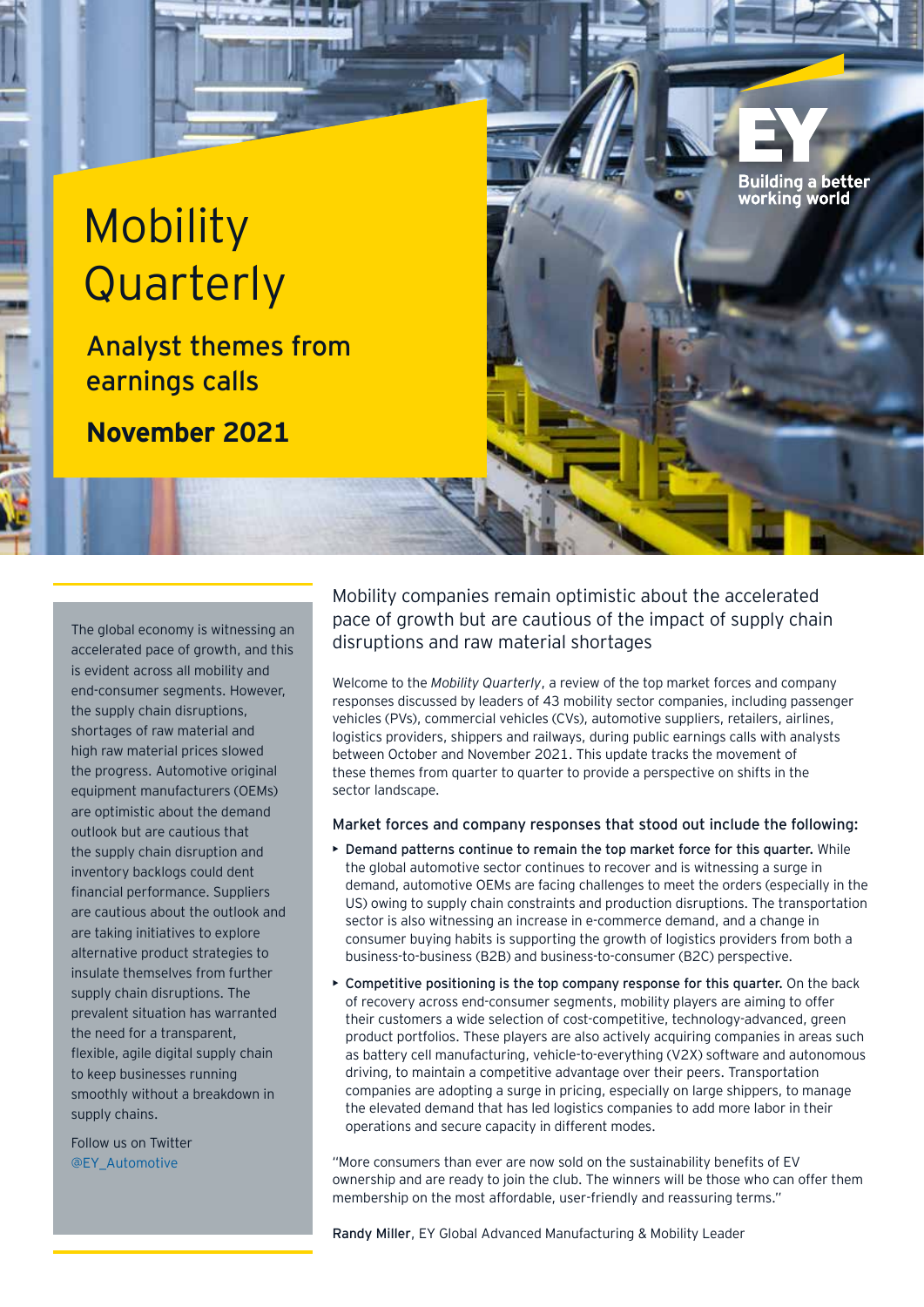#### Top five market forces

| 3Q21       |                  |                       |  |
|------------|------------------|-----------------------|--|
|            | 1.               | Demand patterns       |  |
|            | 2.1              | Value chain breakdown |  |
|            | 3.               | Consumption behavior  |  |
|            | $\overline{4}$ . | Operating costs       |  |
| <b>New</b> | 5.               | New entrants          |  |

### Demand patterns

Trends in key customer segments and regional demand for products and services

- Consumer demand continues to remain strong in 3Q21, across end market segments and geographies. However, this demand is met with the challenges of supply chain disruptions and shortages of materials and parts, causing order backlogs and inventory challenges.
- Demand for commercial vehicles, aftermarket parts and used vehicles has soared due to increased activity in end-market sectors such as transportation, construction and mining.
- Airlines continue to witness strong domestic activity, as well as international demand evidenced by sequential improvement in passenger bookings. The improvement in international travel is due to the removal of US entry restrictions on travelers from Europe, UK, India and other international locations.
- Logistics players are witnessing a continued rise in e-commerce demand and a change in consumer buying habits. Companies are witnessing a massive surge in package delivery volumes, resulting in increased revenue and profit margins.

# Value chain breakdown

#### Supply chain constraints and supplier failure disrupting production schedules

- Pandemic-related shutdowns and a shortage of semiconductors and other raw materials are posing significant supply chain concerns for automakers. Thus, automakers have taken varied steps to ensure supply chain resiliency and mitigate the risks.
- In the transportation and logistics sector, rising consumer demand has led to unprecedented supply chain disruption across geographies. Shortages of truck drivers and warehouse labor and congestion at ports, coupled with elevated consumer demand, are resulting in delays in deliveries and straining supply chain logistics.
- The component supplier industry is witnessing a challenging environment, perpetuated by supply chain disruptions, semiconductor chip shortages and the consequential delays on its customers' production schedules. The industry is also hit with transportation bottlenecks and labor shortages slowing supplier production plans and subsequent customer deliveries.

#### New entrants New

The threat new competitors pose to existing competitors in an industry

- The mobility space both for PVs and CVs is witnessing a rapid increase in the number of new entrants in the mobility ecosystem. As mobility players aim to offer customers a wide selection of technologicallyadvanced, green product portfolios, automakers are actively acquiring new companies in areas such as battery cell manufacturing, V2X software and autonomous driving.
- The automotive supplier ecosystem is witnessing rapid growth in the number of suppliers in the connected, autonomous, shared green
- 2Q21
- 1. Demand patterns
- 2. Consumption behavior
- 3. Value chain breakdown
- 4. Operating costs
- 5. Investors

### Consumption behavior

Disruption in consumption patterns, attitude toward green products and digital technology adoption

- As consumer behavior and attitude toward digitalization improve rapidly, mobility players are now looking to take greater control of the digitalized services that will be provided to customers, rather than ceding those revenue opportunities to a third-party player.
- In transforming from manufacturers to mobility service providers, automakers have actively launched or have planned new business modes and revenue streams toward customer service, as customers embrace digital technologies faster.
- Airlines are witnessing strong consumer demand backed by a steady increase in passenger bookings and a rapid uptick in business demand both domestic and international.
- Logistics providers continue to invest in technology and expand their digital platforms to further reduce inefficiencies, improve overall supply chain visibility and better collaborate with customers. Moreover, companies are increasingly focusing on automation and warehouse robotics to increase productivity and reduce labor costs.

## Operating cost

Gains or losses related to operating costs, including raw materials, currency, energy and talent

- Raw materials inflation and fuel price increases continue to be a significant headwind for automakers. Prices of semiconductors, aluminum, plastic, paint coating, platinum group metals and steel have been increasing this year, leading to a heightened cost of vehicle and parts manufacturing.
- $\triangleright$  Suppliers are facing strong headwinds from rising raw material prices and a worsening energy crisis in Europe and China. The transportation and maritime challenges have also increased the logistics costs for suppliers in the quarter.
- The airlines sector continues to battle the steep increases in fuel prices. Some carriers are still hedging to offset these increases and are cognizant that this may only be a temporary measure. Moreover, as certain airlines ramp up their operations, they are witnessing a surge in the cost of hiring new employees and training existing crews.

space, while there is significant decline in the number of suppliers in the traditional automotive value chain designed for vehicles with internal combustion engines (ICE).

- New-age players are emerging in the transportation and logistics space, offering solutions to remove operational inefficiencies and provide greater supply chain visibility. These players have begun to operate across the transportation value chain, acting as digital marketplaces, digital freight forwarders and entities that enable digital payments.
- In the airlines sector, new loyalty programs, combined with redesigned websites and mobile apps, along with other technological enhancements, are helping airlines to play a meaningful role in leisure travel, including third-party distribution of hotels, rental cars, and even sports and entertainment events.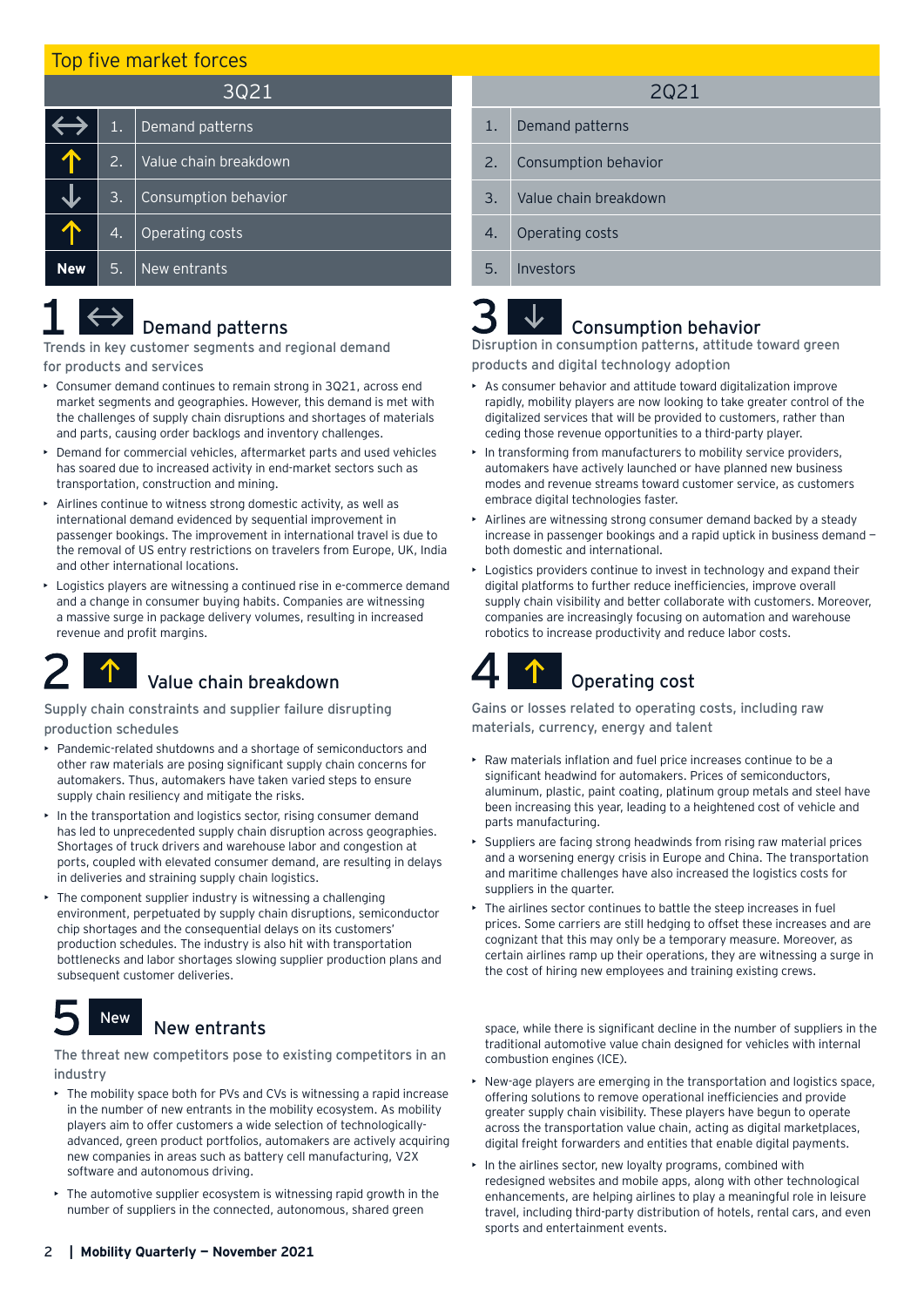### Top five company responses

| 3021 |           |                                       |  |
|------|-----------|---------------------------------------|--|
|      | 1.        | Competitive positioning               |  |
|      | 2.        | Customer acquisition and connectivity |  |
|      | <b>B.</b> | <b>Business restructuring</b>         |  |
|      | 4.        | Change in financial outlook           |  |
|      | 5.        | Product design and innovation         |  |

# $\left\langle \leftrightarrow \right\rangle$  Competitive positioning

New product or service launch, pricing strategy, market expansion and speed to market

- OEMs contend with technological advancements in electrification, automation and connectivity by leveraging in-house capabilities, as well as partnerships to launch innovative products. In response to price increases, OEMs are passing on increased costs to customers amid increasing competition.
- Suppliers are re-evaluating their product pricing strategies to mitigate inflationary pressures from an increase in raw material and transportation costs. Peers are launching new products and services, primarily EV-based solutions, connected solutions, telematics and light detection and ranging (LiDAR) systems, to name a few.
- In the transportation sector, companies accelerate their expansion of coverage by acquisitions and partnerships to address the e-commerce demand. As competition in e-commerce intensifies, logistics peers deploy differential pricing strategies and look to manage capacity constraints.
- Airlines remain flexible and match future capacity with observed booking trends. Despite the competitiveness in the domestic market, airlines remain confident about the expansion of their network, enhancement in customer service, creation of sustainable improved revenue and financial performance.

### Customer acquisition and connectivity

New orders, customization, distribution management and omnichannel experience

- OEMs are managing distribution channels to maintain an undisrupted supply of vehicles amid an unexpected demand upsurge.
- Logistics providers are collaborating with customers to help them redesign their supply chain and improve the overall customer journey. Continued focus on providing the omnichannel experience by leveraging AI and robotics is also emerging as one of the priorities for logistics companies.
- Digitalization of product life cycle from purchase to after-market remains high on the agenda for automakers as consumers are increasingly adopting digital technology. Auto retailers are focusing on executing omnichannel strategy to deliver a seamless customer experience
- Airlines are receiving an upsurge in bookings as pandemic restrictions decrease and are dynamically adjusting capacity to operate at more capacity in the second half of the year.

#### 2Q21

- 1. Competitive positioning
- 2. Product design and innovation
- 3. Customer acquisition and connectivity
- 4. Business restructuring
- 5. Change in financial outlook

### Business restructuring

Transforming company structures to meet strategic goals and market demands

- OEMs are effectively managing capital allocations to enable new revenue streams from shared mobility services and connected mobility offerings (such as infotainment, usage-based insurance and predictive maintenance services).
- Automotive retailers are making strategic acquisitions to expand revenue streams and add new business models into their portfolio. Due to their cost-saving strategies, retailers are now able to deploy additional capital for their network expansion.
- Logistics companies are strengthening their product and service capabilities through acquisitions and partnerships while looking to reduce costs and last-mile inefficiencies given the surge in residential deliveries.
- Shipping companies are undertaking acquisitions to strengthen offerings in the onshore logistics segment and tap synergies from ocean segment customers.

### Change in financial outlook

Projected revenues, margin, and overall demand outlook

- Mobility peers continue to raise their guidance for the full year and are confident of leading recovery in the coming quarters. However, they remain cautious of the impact of supply chain disruption and raw material shortages.
- Automotive suppliers have lowered their guidance in the near term owing to intense supply chain disruptions, high operating costs and the impact of COVID-19 in certain regions. However, suppliers remain optimistic in recovering their volumes and achieving profit margins in the long term on the back of electrification trends, cost management programs and strategic partnerships.
- Airline companies have raised their guidance for the full year on the back of demand recovery but maintain that any delay in corporate travel could dent their outlook and future guidance.
- Transportation and logistics companies remain optimistic about the demand outlook, driven by a surge in e-commerce demand, which is likely to drive growth for most logistics players.